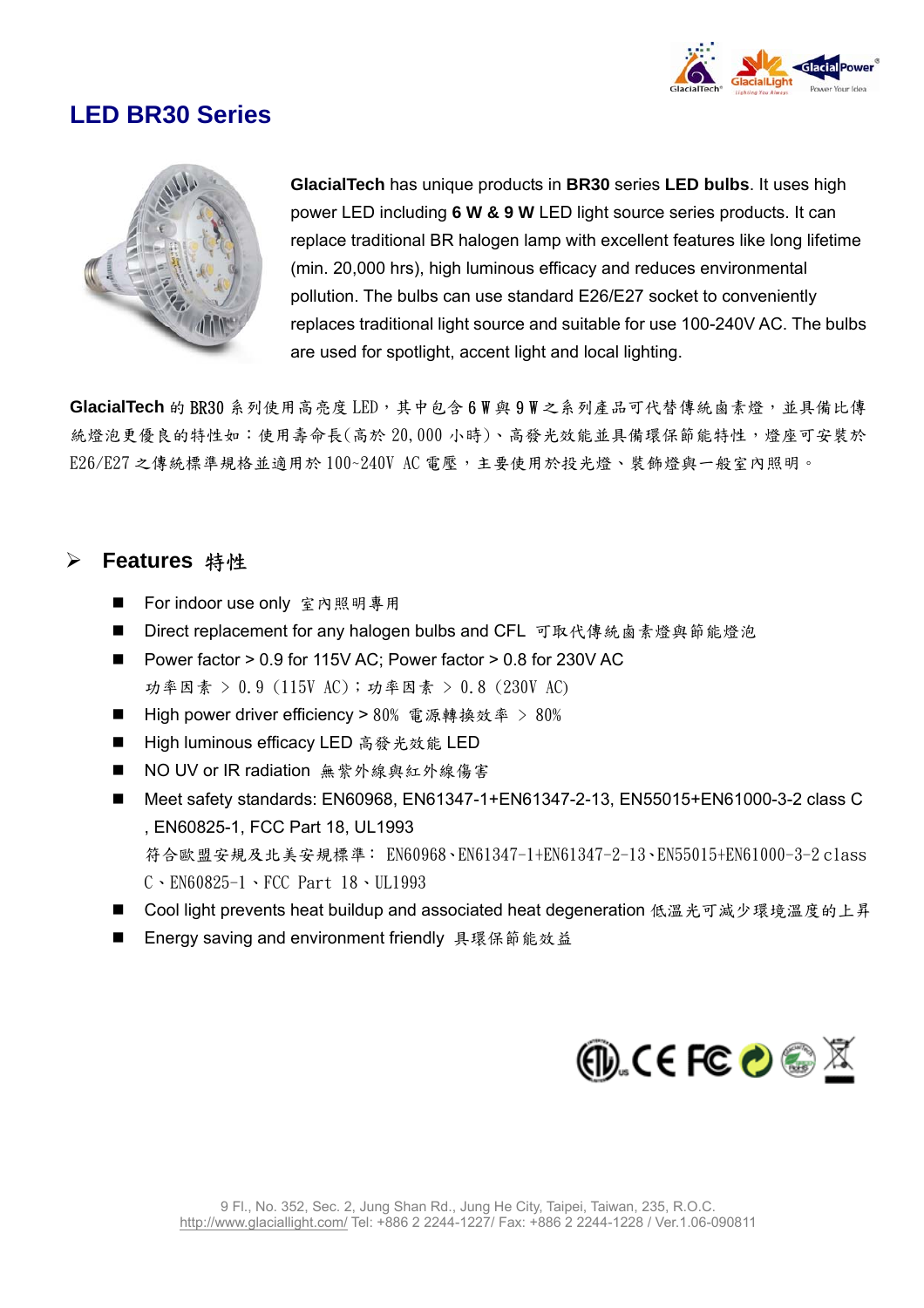

# ¾ **Specifications** 產品規格

| <b>Model No.</b><br>型號                          | <b>GL-BR30-6WW</b>                                                                                                                                                            | <b>GL-BR30-6CW</b> | <b>GL-BR30-9WW</b> | <b>GL-BR30-9CW</b> |
|-------------------------------------------------|-------------------------------------------------------------------------------------------------------------------------------------------------------------------------------|--------------------|--------------------|--------------------|
| <b>CCT (Typical)</b><br>色温                      | 3000 K                                                                                                                                                                        | 6000K              | 3000 K             | 6000K              |
| <b>Typical Power Consumption</b><br>消耗瓦數        | 7.2 W                                                                                                                                                                         |                    | 10.4 W             |                    |
| <b>Luminous Flux (Im)</b><br>光通量 (流明)           | 270 lm                                                                                                                                                                        | 360 lm             | 400 lm             | 540 lm             |
| <b>Input Voltage</b><br>輸入電壓                    | 100-240V AC                                                                                                                                                                   |                    |                    |                    |
| <b>Socket Base</b><br>適用燈座型號                    | E26 / E27                                                                                                                                                                     |                    |                    |                    |
| <b>Operation Temp. Range</b><br>操作溫度            | $-20^{\circ}$ C ~ +40 $^{\circ}$ C                                                                                                                                            |                    |                    |                    |
| <b>Typical Luminous Efficacy</b><br>發光效能(流明/瓦)  | 38 lm/W                                                                                                                                                                       | 50 lm/W            | 39 lm/W            | 52 lm/W            |
| <b>CRI</b><br>演色性                               | > 80                                                                                                                                                                          | > 75               | > 80               | > 75               |
| <b>Beam Angle</b><br>光束角                        | 120°/60° (Optional) / 30° (Optional)                                                                                                                                          |                    |                    |                    |
| <b>Warranty</b><br>保固期                          | 3 Years                                                                                                                                                                       |                    |                    |                    |
| <b>Applications</b><br>應用                       | Architectural Lighting/ Cabinet Lighting/ Commercial Lighting/<br>Landscape Lighting/ Spot Lighting/ Accent Lighting/ Hallway Lighting<br>建築與室內裝潢/ 玄關走廊/ 商業空間/ 園藝造景/ 裝飾燈/ 投光燈 |                    |                    |                    |
| <b>Outline Dim.</b><br>外觀尺寸(公厘)                 | $\Psi$ 98*125 (mm)                                                                                                                                                            |                    |                    |                    |
| <b>Net. Weight</b><br>淨重(公斤)                    | $0.25$ (Kgs)                                                                                                                                                                  |                    |                    |                    |
| <b>Package</b><br>包装方式                          | 24 Boxes / Carton                                                                                                                                                             |                    |                    |                    |
| <b>Box Dimension/ Weight</b><br>盒装尺寸(公厘)/重量(公斤) | L=116*115*156 (mm) / 0.35 (Kgs)                                                                                                                                               |                    |                    |                    |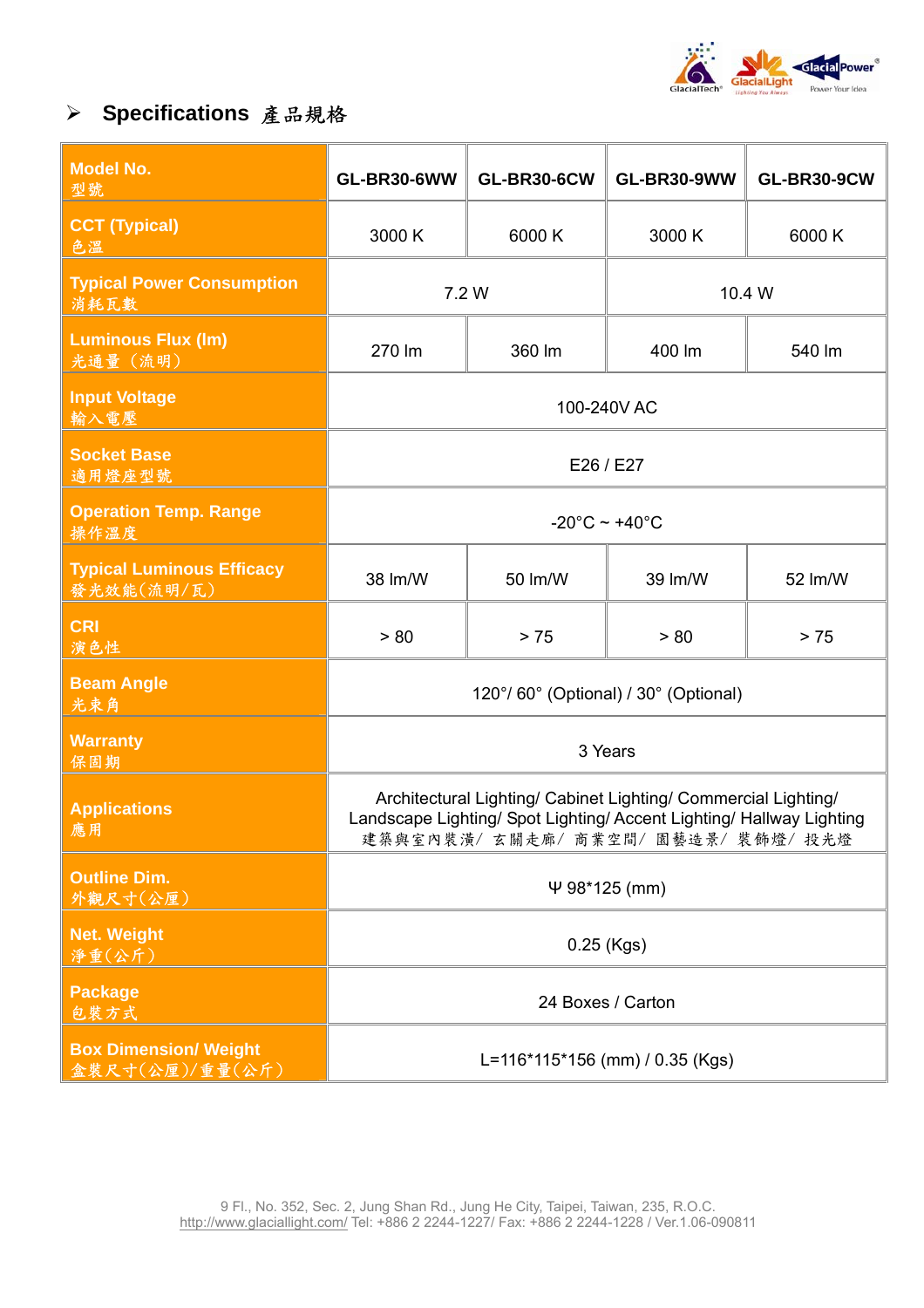

#### ¾ **Candle Power Distribution Curve ( 6 W/ 3 M)** 配光曲線圖



9 Fl., No. 352, Sec. 2, Jung Shan Rd., Jung He City, Taipei, Taiwan, 235, R.O.C. http://www.glaciallight.com/ Tel: +886 2 2244-1227/ Fax: +886 2 2244-1228 / Ver.1.06-090811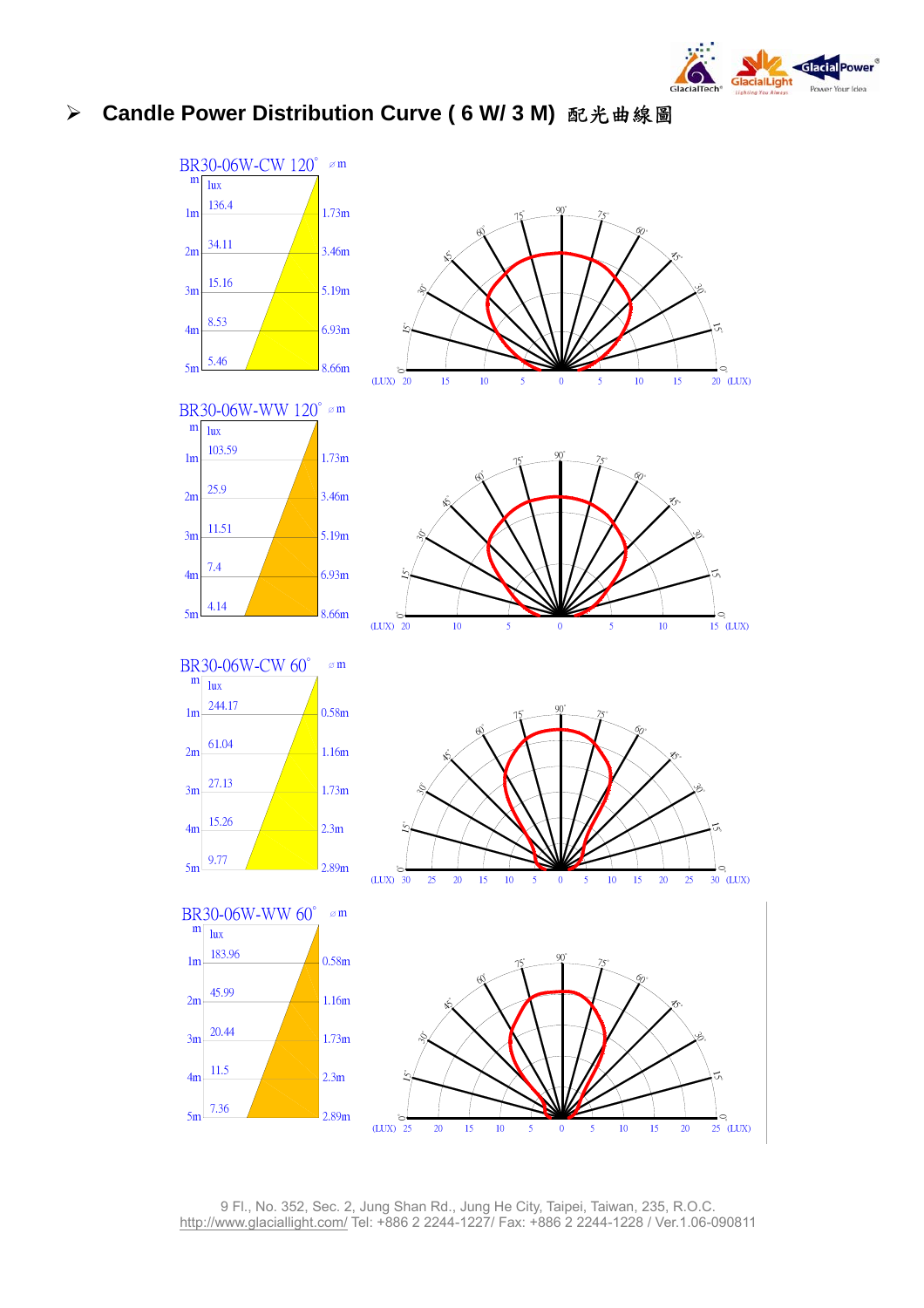

#### ¾ **Candle Power Distribution Curve ( 9 W/ 3 M)** 配光曲線圖



9 Fl., No. 352, Sec. 2, Jung Shan Rd., Jung He City, Taipei, Taiwan, 235, R.O.C. http://www.glaciallight.com/ Tel: +886 2 2244-1227/ Fax: +886 2 2244-1228 / Ver.1.06-090811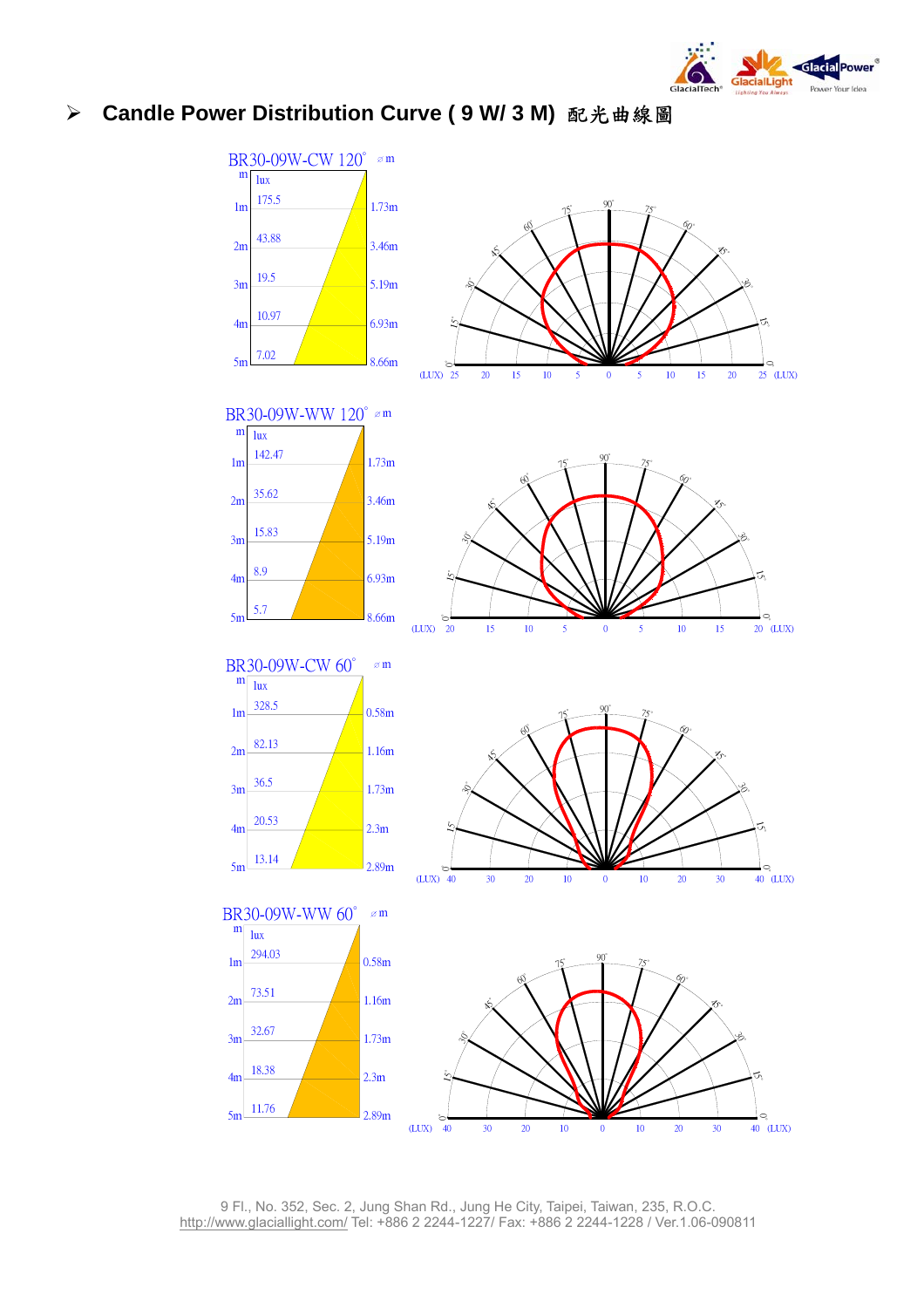

#### ¾ **Candle Power Distribution Curve ( 9 W /30°/ 3 M)** 配光曲線圖



¾ **Dimensions** 尺寸